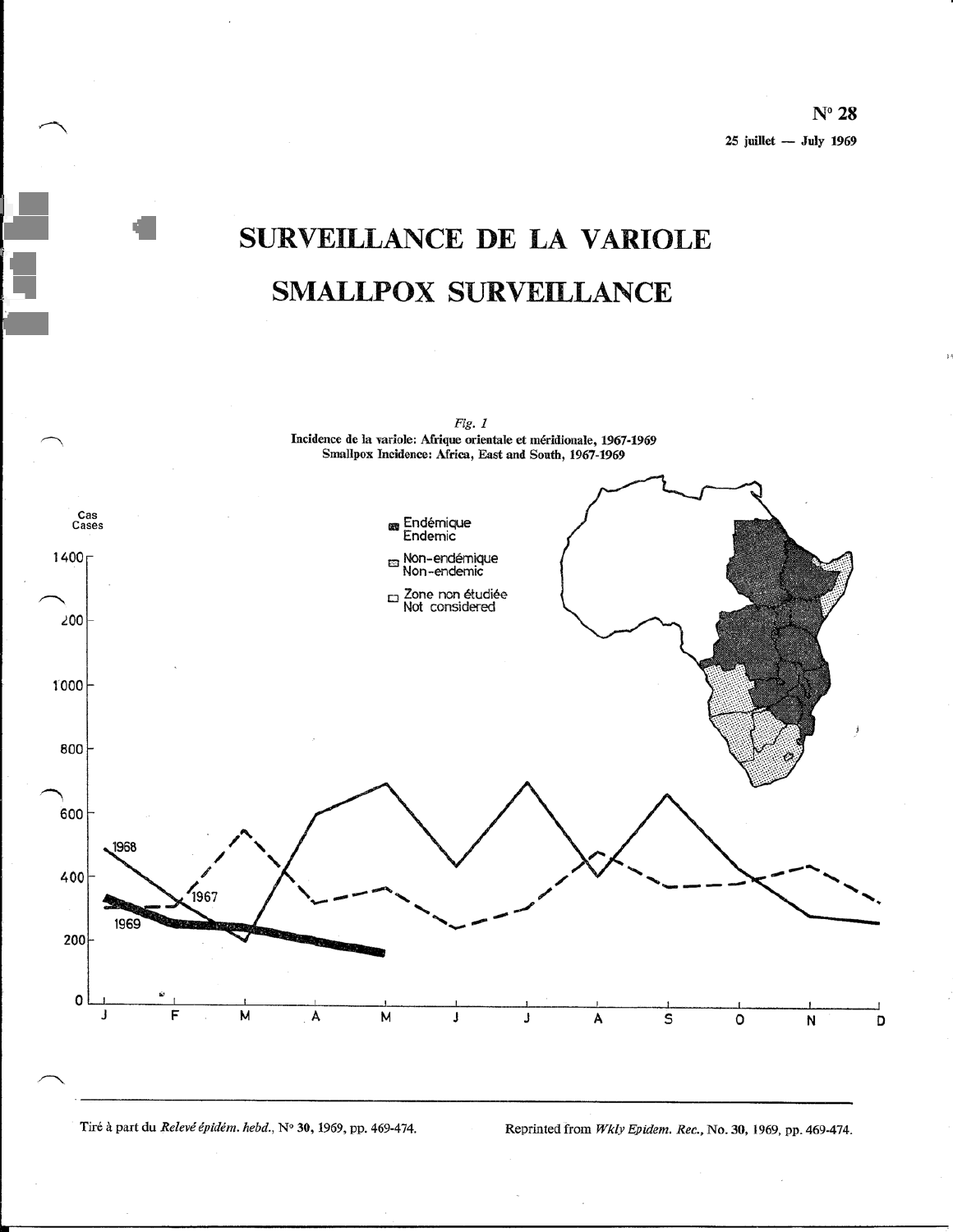## *ableau 1* SURVEILLANCE DE LA VARIOLE - SMALLPOX SURVEILLANCE *Table 1*

### Nombre provisoire de cas par semaine (y compris cas suspects et importés) — Provisional number of cases by week (including suspected and imported cases) Rapports reçus jusqu'au 22 juillet 1969 — Reports received by 22 July 1969

|                                                                                                                                                                                             | 1969                                                 |                                                                           |                                                                                        |                                            |                                                             |                                                           |                                                                                      |                                                                                       |                                                                                                | 1968                                                           |                                                                 |                                                                                  |                               |                                 |                                                       |                                           |                                                      |
|---------------------------------------------------------------------------------------------------------------------------------------------------------------------------------------------|------------------------------------------------------|---------------------------------------------------------------------------|----------------------------------------------------------------------------------------|--------------------------------------------|-------------------------------------------------------------|-----------------------------------------------------------|--------------------------------------------------------------------------------------|---------------------------------------------------------------------------------------|------------------------------------------------------------------------------------------------|----------------------------------------------------------------|-----------------------------------------------------------------|----------------------------------------------------------------------------------|-------------------------------|---------------------------------|-------------------------------------------------------|-------------------------------------------|------------------------------------------------------|
| Pays - Country                                                                                                                                                                              |                                                      | Fév.<br>Jany.<br>Mars<br>Jan.<br>Fcb.<br>March                            |                                                                                        | Avril<br>Mai — May<br>April                |                                                             |                                                           | $Join - June$                                                                        |                                                                                       |                                                                                                | Juillet-July                                                   |                                                                 | TOTAL<br>à ce jour                                                               | TOTAL<br>même<br>période      | <b>TOTAL</b><br>pour<br>l'année |                                                       |                                           |                                                      |
|                                                                                                                                                                                             | $1 - 5$                                              | 6-9                                                                       | $10 - 13$                                                                              | $14 - 18$                                  | 19                                                          | 20                                                        | 21                                                                                   | 22                                                                                    | 23                                                                                             | 24                                                             | 25                                                              | 26                                                                               | 27                            | 28                              | to date                                               | same<br>period                            | for year                                             |
| AFRIQUE (occidentale et centrale)<br><b>AFRICA</b> (West and Central)                                                                                                                       |                                                      |                                                                           |                                                                                        |                                            |                                                             |                                                           |                                                                                      |                                                                                       |                                                                                                |                                                                |                                                                 |                                                                                  |                               |                                 | 397                                                   | 3895                                      | 5 4 0 7                                              |
| Cameroun — Cameroon<br>Dahomey<br>Ghana<br>المتحام والمتحام والمتحام والمتحام والمتحام والمتحا<br>Guinée — Guinea $\cdots$                                                                  | 11<br>3<br>$\overline{4}$<br>$12 \,$                 | 3<br>$\overline{2}$                                                       | -1<br>$\overline{\phantom{0}}$<br>$\overline{\phantom{0}}$<br>$\overline{\phantom{0}}$ | ∽<br>-<br>--<br>$\overline{4}$             | ---<br>--<br>-                                              | $\overline{\phantom{0}}$<br>-<br>—<br>—                   | $\overline{\phantom{a}}$<br>$\overline{\phantom{0}}$<br>$\overline{\phantom{0}}$     | ---<br>$\overline{\phantom{a}}$<br>$\overline{\phantom{0}}$<br>--                     | -<br>-<br>$\overline{\phantom{0}}$<br>-                                                        | --<br>—                                                        | -<br>---                                                        | -                                                                                | $\overline{a}$                | 21                              | 15<br>24<br>6<br>16                                   | 83<br>315<br>-5<br>270                    | 87<br>359<br>26<br>330                               |
| <b>Haute Volta</b> — Upper Volta $\ldots$<br>Libéria — Liberia<br>Niger                                                                                                                     | $\qquad \qquad$<br>$\qquad \qquad$<br>$\overline{2}$ | $\overline{\phantom{0}}$<br>$\overline{\phantom{0}}$<br>$\mathbf{1}$<br>5 | $\hspace{0.05cm}$<br>$\sim$<br>14                                                      | —<br>—<br>—<br>$\mathbf{1}$                | —<br>$\overline{\phantom{0}}$                               | —<br>$\overline{\phantom{0}}$<br>$\overline{\phantom{a}}$ | --<br>$\overline{\phantom{a}}$<br>$-\!-\!$<br>$\overline{\phantom{a}}$               | —<br>—<br>$\hspace{0.05cm}$<br>$\overline{\phantom{a}}$                               | --<br>$\qquad \qquad -$<br>$\mathcal{L}_{\mathbf{r}}$<br>---                                   | -<br>$\overline{\phantom{0}}$<br>$\overline{\phantom{0}}$<br>— | --<br>$\overline{\phantom{0}}$                                  | --<br>$\overline{\phantom{0}}$<br>6                                              | $\mathfrak{c}$<br>--          | -                               | ---<br>$\overline{\phantom{a}}$<br>$\mathbf{1}$<br>28 | 39<br>-5<br>56<br>658                     | 100<br>-5<br>58<br>678                               |
| Nigéria — Nigeria<br>Sierra Leone<br>$Tchad$ - $Chad$ , , ,<br>$Togo$                                                                                                                       | 21<br>23<br>$\overline{\phantom{0}}$<br>13           | 40<br>30<br>6                                                             | 63<br>3<br>$\overline{\phantom{m}}$<br>3                                               | 13<br>14<br>$\overline{\phantom{0}}$<br>51 | $\overline{a}$<br>—<br>$\mathbf{1}$                         | 1<br>8<br>—<br>$\overline{2}$                             | $\mathbf{1}$<br>$-\,$<br>$\overline{\phantom{m}}$<br>$\sim$                          | 4<br>$\overline{\phantom{0}}$<br>$\overline{7}$                                       | -1<br>---<br>--<br>$\overline{\phantom{0}}$                                                    | $\overline{\phantom{a}}$<br>$\overline{\phantom{0}}$           | ---<br>-----                                                    | -<br>$\overline{\phantom{0}}$                                                    |                               |                                 | 144<br>80<br>---<br>83                                | 1627<br>515<br>321                        | 1832<br>1 1 4 3<br>-5<br>784                         |
| AFRIQUE (orientale et méridionale)<br>AFRICA (East and South)<br>Afrique du Sud — South Africa<br>Burundi<br>Congo, Rép. dém. - Dem. Rep.<br>Ethiopie — Ethiopia $\cdots$ $\cdots$ $\cdots$ | 8<br>-1<br>155<br>68                                 | 18<br>3<br>183<br>14                                                      | 9<br>104<br>44                                                                         | 12<br>--<br>82<br>23                       | 3<br>24<br>--                                               | 3<br><u>.</u><br>10<br>$\overline{2}$                     | $\sim$<br>76                                                                         | $\overline{\phantom{m}}$<br>10                                                        | -1<br>10<br>7                                                                                  | 3<br>8                                                         | 21<br>9                                                         | 4<br>10                                                                          | $\overline{\phantom{m}}$      | 3                               | 1 2 1 1<br>85<br>14<br>678<br>151                     | 2739<br>47<br>194<br>1772<br>115          | 5544<br>81<br>270<br>3800<br>426                     |
| Kenya $\ldots$ $\ldots$ $\ldots$ $\ldots$ $\ldots$ $\ldots$<br>Malawi<br>Mozambique                                                                                                         | 5<br>-1<br>9<br>3                                    | 3<br>10<br>$\mathbf{2}$<br>-1                                             | 5<br>17<br>$\overline{\phantom{m}}$<br>$\overline{\phantom{a}}$                        | 17<br>-<br>$\overline{2}$                  | $\overline{\phantom{0}}$<br>---<br>$\overline{\phantom{0}}$ | 4<br>—<br>—                                               | $\overline{\phantom{0}}$<br>$\overline{\phantom{0}}$<br>$\overbrace{\phantom{aaaa}}$ | $\overline{\phantom{m}}$<br>-<br>$\mathbf{1}$                                         | $\overline{\phantom{0}}$<br>$\overline{\phantom{0}}$                                           | -<br>—                                                         | -<br>$\overline{\phantom{0}}$<br>$\overline{\phantom{0}}$       | --<br>$\overline{\phantom{0}}$                                                   | -1<br>$-\cdot$                | $\overline{\phantom{0}}$        | 13<br>50<br>11<br>7                                   | 64<br>35<br>40<br>35                      | 85<br>61<br>145<br>55                                |
| Rép. Unie de Tanzanie -<br>United Rep. of Tanzania $\ldots$ , $\ldots$<br>Rhodésie du Sud - Southern Rhodesia<br>Rwanda<br>Souaziland $-$ Swaziland $\ldots$ $\ldots$ $\ldots$              | 12<br>$\mathbf{I}$<br>—<br>$\overline{\phantom{a}}$  | 14<br>$\overline{2}$<br>$\hspace{0.05cm}$<br>----                         | 5<br>1<br>$\overline{\phantom{a}}$                                                     | 11<br>-<br>$\overline{\phantom{0}}$<br>—   | 3<br>—<br>-<br>-                                            | $\mathbf{1}$<br>—<br>$\overline{\phantom{0}}$<br>—        | 2<br>$\overline{\phantom{a}}$<br>$\overline{\phantom{a}}$                            | 5<br>$\overline{\phantom{a}}$<br>$\overline{\phantom{a}}$<br>$\overline{\phantom{a}}$ | $\mathbf{2}$<br>$\overline{\phantom{0}}$<br>$\overline{\phantom{0}}$<br>$\qquad \qquad \qquad$ | $\overline{\mathbf{3}}$<br>-<br>-<br>$\overline{\phantom{a}}$  | 1<br>$\qquad \qquad \longleftarrow$<br>$\overline{\phantom{0}}$ | $\overline{\phantom{a}}$<br>$\overline{\phantom{0}}$<br>$\overline{\phantom{a}}$ | ÷<br>$\overline{\phantom{m}}$ | $\mathbf{5}$<br>11              | 59<br>9<br>11<br>---                                  | 296<br>۹<br>سب<br>14                      | 455<br>12<br>--<br>15                                |
| $Zambie - Zambia$                                                                                                                                                                           | 35<br>$\overline{\phantom{a}}$                       | 16<br>$\overline{\phantom{m}}$                                            | 19<br>$\overline{\phantom{a}}$                                                         | 49<br>$\overline{\phantom{0}}$             | $\mathbf{2}$<br>--                                          | $\overline{2}$<br>$\overline{\phantom{0}}$                | $\overline{\phantom{a}}$<br>$\sim$                                                   | $\overline{\phantom{0}}$<br>$\overline{\phantom{a}}$                                  | -<br>$\overline{\phantom{0}}$                                                                  | $\overline{\phantom{a}}$                                       | —                                                               |                                                                                  |                               |                                 | 123                                                   | 101<br>17                                 | 106<br>33                                            |
| AMÉRIOUE DU SUD<br>SOUTH AMERICA<br>Brésil — Brazil $\ldots$ , , , , , , , , , , , ,                                                                                                        | 169                                                  | 298                                                                       | 152                                                                                    | 210                                        | 8                                                           | 11                                                        | 51                                                                                   | 30                                                                                    | 18                                                                                             | 164                                                            | 195                                                             | 111                                                                              |                               |                                 | 1 4 1 7<br>1417                                       | 1497a<br>1494                             | 3847a<br>3844                                        |
| $ASIE - ASIA$<br>Afghanistan<br>Birmanie - Burma<br>Inde — India                                                                                                                            | 18<br>3 1 3 1<br>2 3 3 4                             | 14<br>2461<br>948                                                         | 19<br>54<br>2 1 7 6<br>1 1 0 4                                                         | 23<br>—<br>1833<br>1 607                   | ÷<br>200<br>269                                             | 1<br>معبد<br>180<br>195                                   | -1<br>$\sim$<br>123<br>269                                                           | 1<br>$\overline{\phantom{a}}$<br>134<br>128                                           | $\mathbf{1}$<br>43<br>240                                                                      | —<br>$\overline{\phantom{0}}$<br>24<br>58                      | --<br>$\overline{\phantom{a}}$<br>$\overline{\mathbf{3}}$<br>34 | 4<br>$\overline{\phantom{0}}$<br>$\overline{4}$<br>$\mathfrak{s}$                | $\overline{\phantom{m}}$      | $\overline{\mathbf{3}}$         | 20 038<br>84<br>55<br>10 3 12<br>7 191                | 33 157b<br>310<br>163<br>15 3 5 3<br>7459 | 64 714 <sup>b</sup><br>739<br>181<br>35 140<br>17311 |
| $Nepal - Nepal$ $\cdots$ $\cdots$ $\cdots$<br>Pakistan oriental - East Pakistan<br>Pakistan occidental - West Pakistan<br>$Y$ émen — Yemen                                                  | 21<br>274<br>294<br>$\overline{\phantom{0}}$         | 24<br>117<br>187<br>$\overline{\phantom{0}}$                              | 7<br>128<br>281<br>1                                                                   | -6<br>194<br>400<br>5                      | 21<br>23<br>105<br>6                                        | ---<br>32<br>44<br>6                                      | $\sim$<br>26<br>42<br>6                                                              | $\overline{\phantom{a}}$<br>$\mathbf{1}$<br>35<br>5                                   | 35                                                                                             | 28                                                             | 32                                                              | 10                                                                               |                               |                                 | -79<br>795<br>1493<br>29                              | 50<br>8622<br>1 1 9 7                     | 249<br>9 2 5 5<br>1836                               |
| <b>EUROPE</b>                                                                                                                                                                               | —                                                    |                                                                           |                                                                                        | ---                                        | —                                                           | —                                                         | $-\cdot$                                                                             | -                                                                                     | ---                                                                                            | $\overline{\phantom{a}}$                                       | -                                                               | -                                                                                | -                             |                                 | --                                                    | 1                                         | $\mathbf{2}$                                         |
|                                                                                                                                                                                             | 6628                                                 | 4 4 0 2                                                                   | 4 2 1 0                                                                                | 4557                                       |                                                             | 2 1 2 7                                                   |                                                                                      |                                                                                       |                                                                                                |                                                                |                                                                 |                                                                                  |                               |                                 | 23 063                                                | 41 289                                    | 79 514                                               |

a Comprend Guyane française (1 cas) et Uruguay (2 cas) — Includes French Guiana (1 case) and Uruguay (2 cases).<br>b Comprend Oman sous régime de traité (2 cas) et Yémen du Sud (1 cas?) — Includes Trucial Oman (2 cases) and S

 $6/2$  $\overline{\phantom{a}}$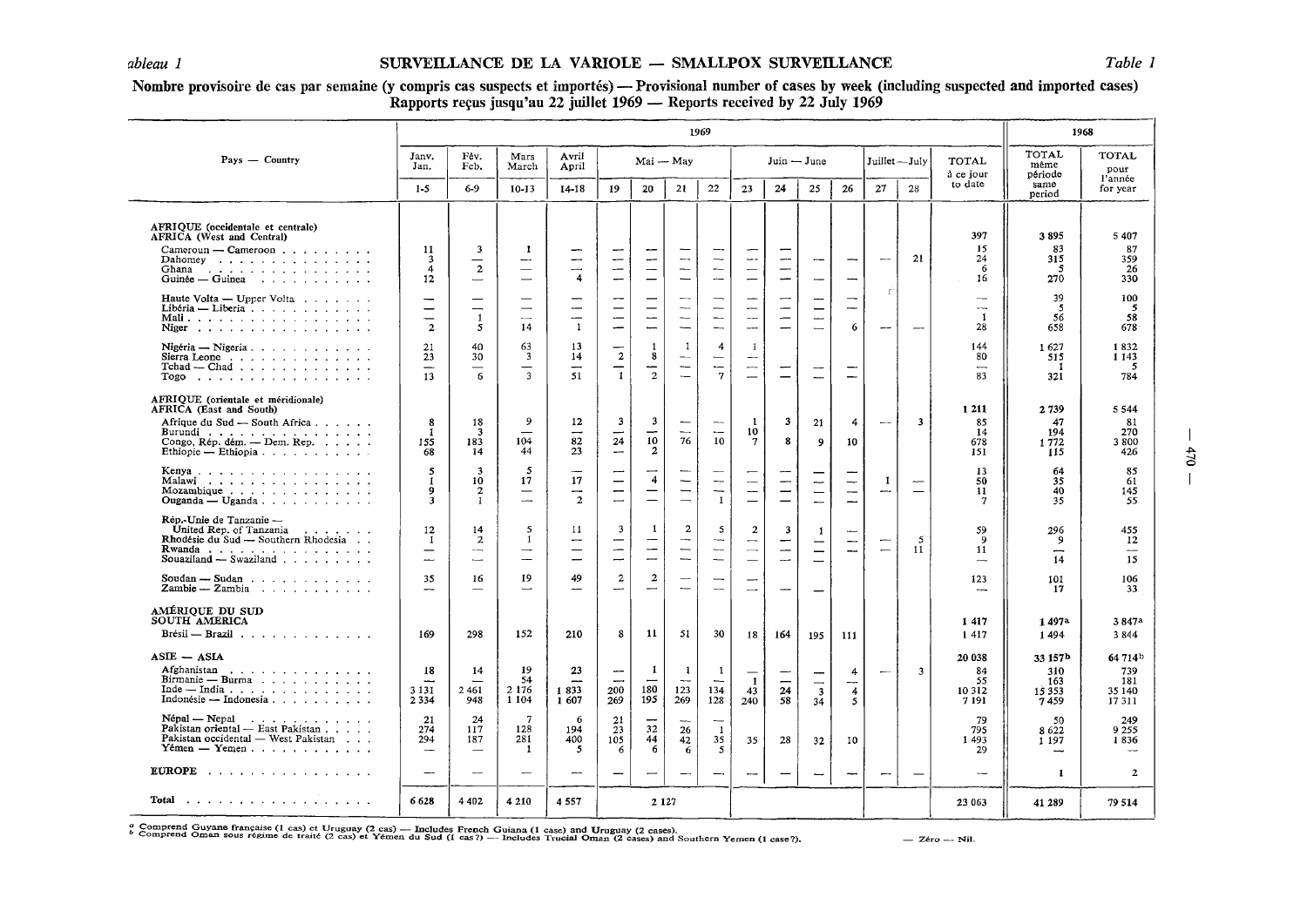Au 22 juillet 1969, 23 063 cas de variole avaient été signalés à !'Organisation, soit une diminution de 44% par rapport aux 41 289 cas notifiés pendant la période correspondante de l'année précédente. Ace jour, dans toutes les regions d'endemicite, sauf !'Amerique du Sud, l'incidence est la plus faible qui ait jamais été notée. Toutefois, dans quelques pays, le nombre de cas enregistrés en 1969 a dépassé celui de 1968, comme le montre le tableau suivant;

Through 22 July 1969, 23 063 cases of smallpox had been reported to the Organization. This represents a decrease of 44% from the 41 289 cases recorded during the same period last year. To date, each endemic region, except South America, is reporting a record low incidence of smallpox. A few countries, however, have recorded more cases during 1969 than during 1968 as shown below:

*Tableau 1.* Pays ayant enregistré un accroissement de l'incidence de la variole en 1969 (50 cas ou plus) *Table 1.* Countries Recording an Increased Incidence of SmaUpox during 1969 (those Reporting 50 or More Cases)

|                                                                                                                                                                                                                | 1969<br>à ce jour<br>to date | 1968<br>période correspondante<br>same period |
|----------------------------------------------------------------------------------------------------------------------------------------------------------------------------------------------------------------|------------------------------|-----------------------------------------------|
| Afrique du Sud $\sim$ South Africa $\ldots$ $\ldots$ $\ldots$<br>$N$ épal $-$ Nepal $\ldots$ $\ldots$ $\ldots$ $\ldots$ $\ldots$ $\ldots$ $\ldots$<br>Pakistan occidental — West Pakistan<br>Soudan $-$ Sudan, | 79<br>-493<br>123            | 50<br>1 197<br>101                            |

L'augmentation du nombre de cas relevés n'a été importante dans aucun de ces pays, et pour le Nepal, on peut I 'attribuer, semble-t-il, aux progres realises en matiere de notification. aux progrès réalisés en matière de notification.<br>L'incidence de la variole en Afrique orientale et méridionale a

graduellement diminué *(figure 1)* depuis le 1<sup>er</sup> janvier de cette année. On signale encore moins de cas qu'en 1967, annee de la plus faible incidence jamais observée. Au cours des trois dernières années, des progrès particulièrement remarquables ont été réalisés au Kenya, en Ouganda et en Republique-Unie de Tanzanie, ainsi qu'on Je verra plus loin.

In none of the countries is there a large increase in the number of cases recorded and in Nepal, improved reporting is believed to account for the increase noted.

The incidence of smallpox in eastern and southern Africa has gradually declined *(fig.* 1) since the first of the year. Fewer cases are now being reported than during 1967 which was the lowest previous year on record. During the past three years, particularly notable progress has been made by Kenya, Uganda and the United Republic of Tanzania as described below.

#### La variole en Afrique orientale: Tendances au Burundi, au Kenya, en Ouganda et en République-Unie de Tanzanie, 1966 à 1969 Smallpox in East Africa: Trends in Burundi, Kenya, Uganda and United Republic of Tanzania, 1966 to 1969

Au cours des trois dernières années, des changements considérables se sont produits dans !'incidence et Ia distribution geographique des cas de variole en Afrique orientale. En 1966, quatre pays, le Burundi, le Kenya, l'Ouganda et Ia Republique-Unie de Tanzanie avaient notifie 4 163 cas. Le nombre de cas par 100 000 habitants etait approximativement de 25 en Republique-Unie de Tanzanie, 10 au Burundi, 8 en Ouganda ct 1,6 au Kenya. Depuis lors s 'est produite une baisse rapide du nombre de cas *(tableau 2),*  qui est tombe a 2 222 en 1967 et a 865 en 1968. Au 22 juillet 1969, seulement 93 cas avaient été signalés; en fait, depuis mars, le Kenya n'a enregistré aucun cas.

During the past three years, there has been a notable change in the incidence and geographic distribution of cases of smallpox in eastern Africa. In 1966 the four countries of Burundi, Kenya, Uganda and<br>United Republic of Tanzania reported 4 163 cases of smallpox. The United Republic of Tanzania reported 4 163 cases of smallpox. number of cases per 100 000 was approximately 25 in the United Republic of Tanzania, 10 in Burundi, 8 in Uganda and 1.6 in Kenya. Since that time there has been a rapid fall in the number of cases *(Table 2),* to 2 222 in 1967 and 865 in 1968. Only 93 cases in 1969 have been reported up to 22 July 1969; Kenya, in fact, has recorded no cases since March.

*Tableau 2.* Nombre de cas de variole signales au Burundi, au Kenya, en Ouganda et en Republique-Unie de Tanzanie, de 1966 a jnillet 1969

| Table 2. Number of Reported Cases of Smallpox from Burundi, Kenya, Uganda and United Republic of Tanzania, |
|------------------------------------------------------------------------------------------------------------|
| 1966 to July 1969                                                                                          |

|                                                                                | Nombre de cas - Number of cases |                           |                        |                                           |                                             |  |  |  |
|--------------------------------------------------------------------------------|---------------------------------|---------------------------|------------------------|-------------------------------------------|---------------------------------------------|--|--|--|
|                                                                                | 1966                            | 1967                      | 1968                   | 1969<br>$(au 22$ juillet)<br>(to 22 July) | 1968<br>(période corresp.)<br>(same period) |  |  |  |
| Ouganda — Uganda $\ldots$ ,<br>Rép.-Unie de Tanzanie — United Rep. of Tanzania | 363<br>159<br>614<br>3 0 2 7    | 74<br>153<br>366<br>1 629 | 270<br>85<br>55<br>455 | 14<br>59                                  | 194<br>64<br>35<br>296                      |  |  |  |
|                                                                                | 4 1 6 3                         | 2 2 2 2                   | 865                    | 93                                        | 589                                         |  |  |  |

Les *figures* 2 à 5 représentent la distribution géographique des cas par district. On a préféré dresser des cartes de districts plutôt que de grand secteur administratif afin de mieux mettre en evidence les foyers de la maladie. Ces cartes indiquent les districts où l'on a compte respectivement de 3 a 10, de 11 a *100,* et plus de 100 cas pendant l'annee. On a neglige les districts qui n'ont signale que 1 ou 2 cas, ce nombre etant insuffisant pour maintenir l'endemicite variolique; en outre, considérant que l'enregistrement des cas dans

The geographic distribution of the cases by district is projected in *figures* 2-5. Districts rather than larger administrative units are used to emphasize the focal occurrence of the disease. Shown on the maps are those districts which had respectively 3 to 10, 11 to 100, and more than 100 cases during the year. Those districts reporting only one or 2 cases have not been indicated, as this number of cases is not sufficient to maintain smallpox endemicity and, since reporting in these countries is considered to be reasonably complete, it is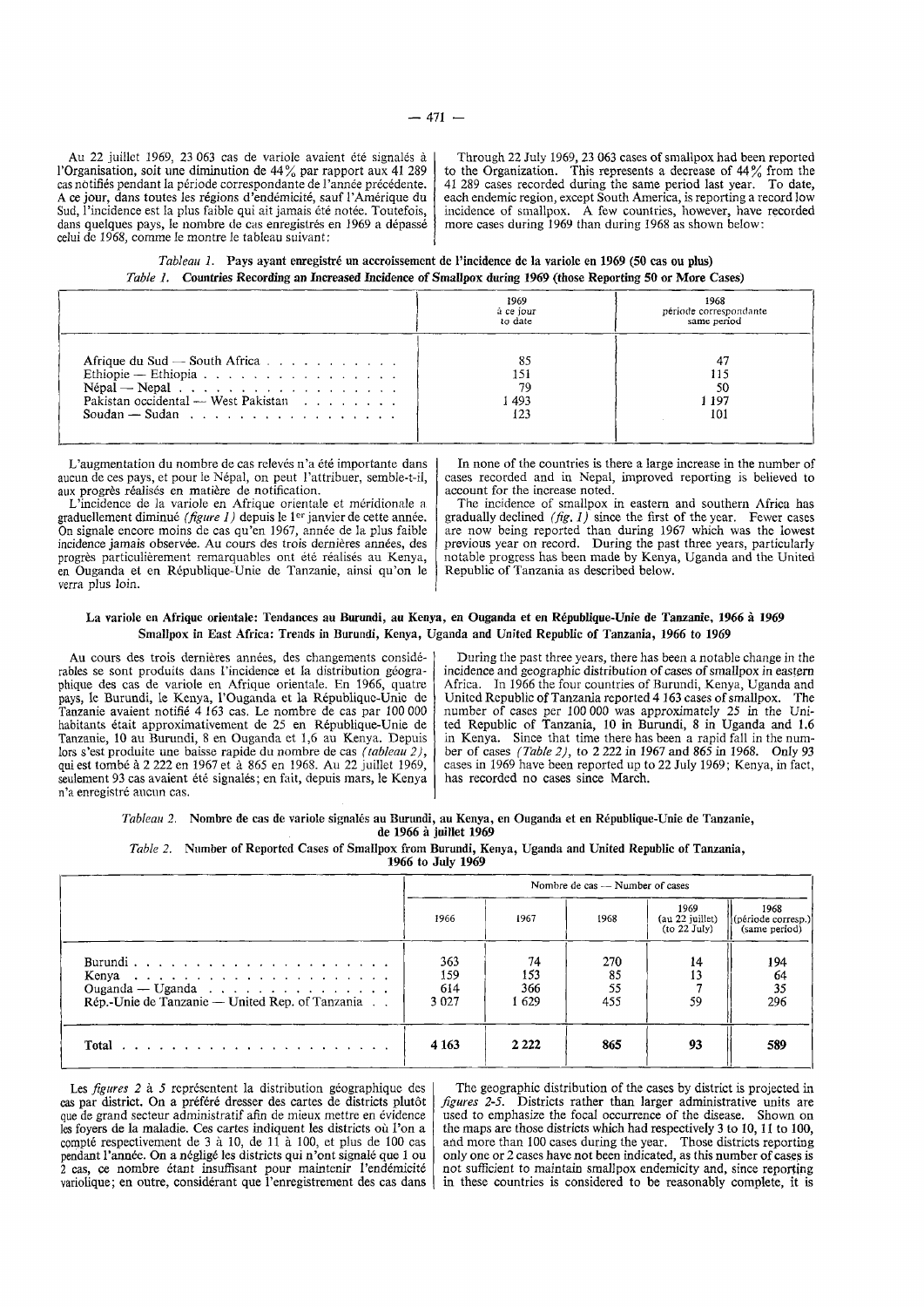

Distribution des cas<sup>t</sup>de variole?par district, 1966-1969 / Burundi — Kenya — Ouganda — République-Unie de Tanzanie Distribution of Smallpox Cases by Districts, 1966-1969 / Burundi - Kenya - Uganda - United Republic of Tanzania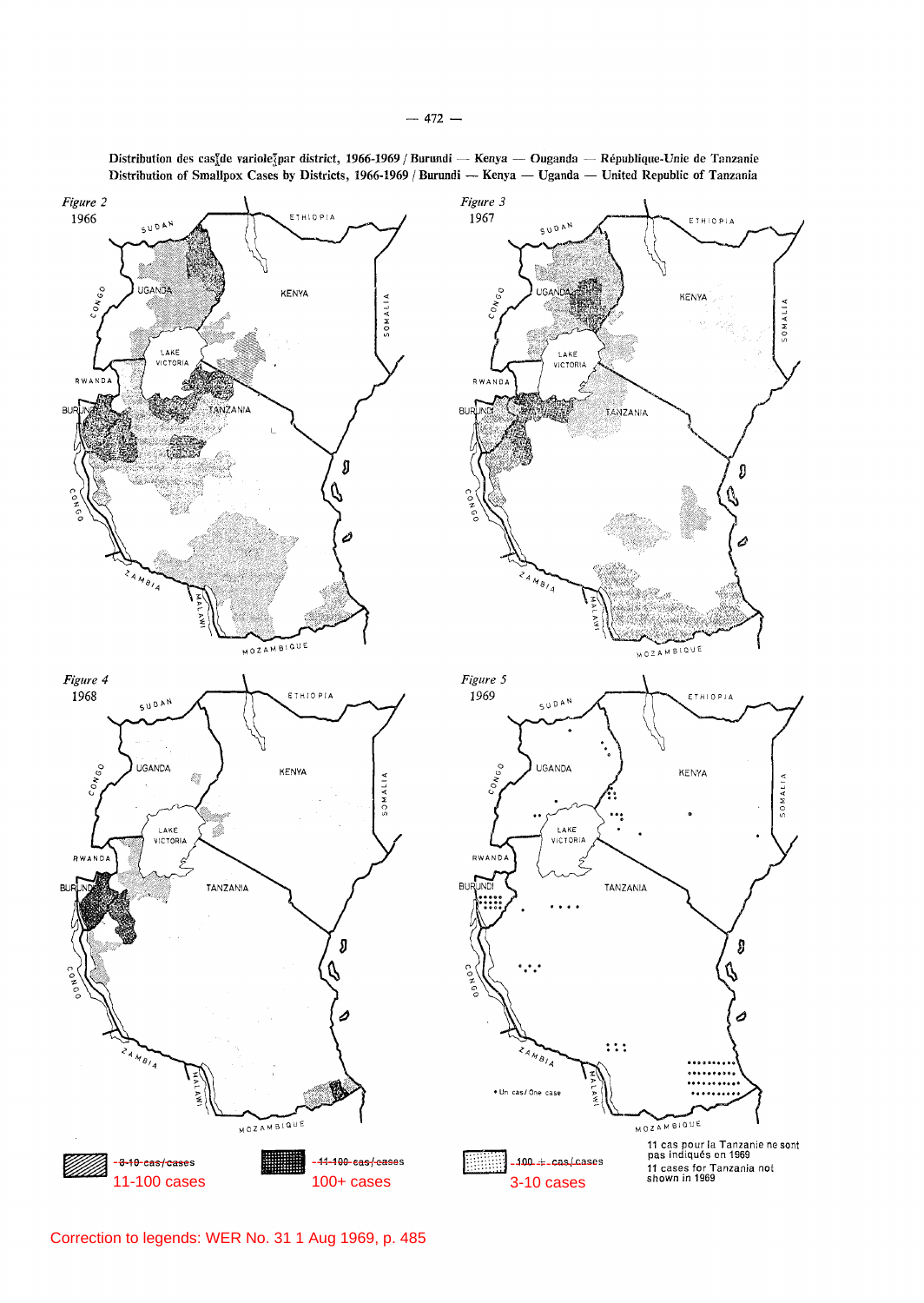ces pays est effectue d'tme manicrc satisfaisantc, on presume qu'il s'agit de cas importés ou d'erreurs de diagnostic.

En 1966, !a variole a sevi sur une vaste etendue, et nombre de districts ont signalé plus de 100 cas *(figure 2)*. La plus forte concentration a été observée dans la région qui entoure le lac Victoria, c'est-a-dire dans une region a densite demographique elevee. En Ouganda, la plupart des districts ont enregistré des cas de variole; il en a été de même en République-Unie de Tanzanie, à l'exception du nord-est et des zones côtières; au Kenya, des cas ont surtout été observes dans les districts proches du lac Victoria. Le centre, le nord et !'est du pays n'en comptaient qu'un petit nombre.

En 1967 *(figure* 3), on notait une regression du nombre de districts notifiant beaucoup de cas et du nombre de districts affectés. Cette tendance a subsiste en 1968 *(figure* 4); seuls le Burundi et deux districts de la Rcpublique-Unie de Tanzanie signalaient plus de 100 cas.

En 1969, le nombre des cas a été si faible qu'ils ont été signalés sur la carte comme cas individuels *(figure* 5). Quelques foyers d'infection relativcment peu nombreux et largement disperses subsistent encore autour du lac Victoria. Des cas n'ont été signalés que dans 4 districts en Ouganda, 6 districts au Kenya et 6 en Tanzanie, et des concentrations importantes n'ont été relevées que dans la région de Mtwara en République-Unie de Tanzanie (42 cas) et au Burundi (14 cas). II est particulierement interessant de noter que la région de Mwanza, dans le nord-ouest de la République-Unie de Tanzanie, qui avait notifie 927 cas en 1966, 432 en 1967 et 36 en 1968, n'en a pas encore signale un seul en 1969. La region limitrophe de Kigoma en a signalé 4 cette année, contre 1 083 en 1966, 533 en 1967 et 159 en 1968.

Les perspectives d'interruption complete de la transmission de la variole au Kenya, en Ouganda et en Republique-Unie de Tanzanie sont excellentes. Dans ces trois pays, on a organisé des programmes d'éradication; les services de santé sont à même de notifier rapidement les cas et de prendre les mesures voulues. On a reconnu la nécessité d'une coordination inter-pays. L'exécution de vastes programmes de vaccination est en cours, mais on sait que le risque d'importation subsistera tant que les pays voisins, comme le Mozambique, la République démocratique du Congo, le Rwanda, le Soudan et l'Ethiopie ne seront pas, eux aussi, debarrasses de la variole.

Pendant quelques années, les taux de létalité des épidémies en Afrique orientale ont ete plus faibles que ceux des epidemics de variole majeure en Inde, mais plus élevés que ceux des épidémies de variole mineure en Amérique du Sud. Les taux de létalité généralement observés pour la variole majeure de l'ordre de 25 à 40%, et ceux de la variole mineure de l'ordre de 1% ont montre que les souches de variole isolées en Afrique orientale se distinguent par plusieurs caractéristiques des souches de variole majeure ou mineure classiques et l'on a suggéré que les souches africaines étaient d'un type« intermediaire »\*.II convient de noter qu'au Kenya, en Ouganda et en République-Unie de Tanzanie, le taux général de létalité correspondant aux cas signalés pendant la période 1966-1968 était de 6,2%. En 1966, il avait ete de 5,7%, en 1967 de 8,5% et en 1968 de 4% *(tableau 3).* L'examen des donnees relatives aux differentes epidemies fait apparaitre un large eventail de taux de letalite. Pour un certain nombre de grandes épidémies, il n'était que de 1 à 2% le plus souvent, il se situait entre 5 et 10%, mais il dépassait quelquefois  $20\%$ . Les taux de létalité ont, en fait, été très variables d'une année à l'autre dans les mêmes districts. On a pu faire des observations analogues en Afrique occidentale.

assumed that the reported cases represent either importations or incorrect diagnoses.

In 1966, smallpox occurred over a very wide area and many districts reported more than 100 cases (fig. 2). The heaviest concentration of cases was in the area surrounding Lake Victoria, which is a highly populated region. Most districts in Uganda experienced smallpox; in the United Republic of Tanzania, most areas, with the exception of the north-east and coastal sections, were involved; in Kenya, cases were concentrated in the districts near Lake Victoria, with only a small number in the central, northern and eastern areas.

By 1967 *(fig. 3)* a decrease in the number of districts reporting large numbers of cases and in the number of districts affected was apparent. This trend continued in 1968 (fig. 4), when only Burundi and two districts in Tanzania reported more than 100 cases.

In 1969, the cases reported have been so few that they are plotted as individual cases *(jig.* 5). Relatively few, widely scattered infected foci remain around Lake Victoria. Smallpox has been reported from only four districts in Uganda, six in Kenya and six in the United Republic of Tanzania. The only large groups of cases have been reported from the Mtwara Region in the United Republic of Tanzania (42 cases) and from Burundi (14 cases). It is of particular interest that the Mwanza Region, in northwestern Tanzania, which reported 927 cases in 1966, 432 in 1967, and 36 in 1968, has reported no cases to date in 1969; in the adjoining Kigoma Region, which reported 1 083 cases in 1966, 533 in 1967, and 159 in 1968, only 4 cases have been reported this year.

The prospects for complete interruption of smallpox transmission in Kenya, Uganda and the United Republic of Tanzania are excellent. In all three countries eradication programmes have been developed; the health services are able to notify cases promptly and to initiate appropriate containment action. The need for intercountry co-ordination has been recognized. Extensive programmes of vaccination are being implemented however, recognizing that the risk of importation will remain until neighbouring countries such as Mozambique, the Democratic Republic of the Congo, Rwanda, Sudan and Ethiopia are also smallpox free.

For some years case fatality ratios in outbreaks in Eastern Africa have been noted to be lower than in outbreaks caused by variola major on the Indian subcontinent but higher than in outbreaks caused by variola minor in South America. In the former, case fatality ratios of 25 to 40% are usually observed and, in the latter, ratios of about  $1\%$ . Variola strains isolated in East Africa have been shown to differ in several properties from classical variola major or variola minor strains and it has been suggested that the African strains are of an "intermediate" type.\* It is pertinent to note in Kenya, Uganda, and the United Republic of Tanzania that the overall fatality ratio for the cases reported over the period 1966-1968 was 6.2%. In 1966, it was 5.7%; in 1967, 8.5%; and in 1968, 4% *(Table 3).* When the data for different outbreaks are examined, a wide range in fatality ratios is noted. In a number of the larger outbreaks, fatality ratios were only 1 or  $2\frac{9}{6}$ ; most were between 5 and  $10\frac{\nu}{6}$ ; a small number were above  $20\frac{\nu}{6}$ . Ratios, in fact, varied widely from year to year in the same districts. Similar observations have also been made in West Africa.

*Tableau 3.* Taux de Ietalite de Ia variole au Kenya, en Ouganda et en Republique-Unie de Tanzanie, 1966 a 1968 *Table 3.* Smallpox Case Fatality Ratios in Kenya, Uganda and United Republic of Tanzania, 1966 to 1968

|                                                                                                                                                        |                                  | 1966                                   |                                      |                                  | 1967                                   |                                   | 1968                             |                                        |                                                  |
|--------------------------------------------------------------------------------------------------------------------------------------------------------|----------------------------------|----------------------------------------|--------------------------------------|----------------------------------|----------------------------------------|-----------------------------------|----------------------------------|----------------------------------------|--------------------------------------------------|
| $Pays - Country$                                                                                                                                       | Nombre<br>de cas<br>No. of cases | Nombre<br>de décès<br>No. of<br>deaths | Taux de<br>létalité<br>$\%$<br>fatal | Nombre<br>de cas<br>No. of cases | Nombre<br>de décès<br>No. of<br>deaths | Taux de<br>létalité<br>℅<br>fatal | Nombre<br>de cas<br>No. of cases | Nombre<br>de décès<br>No. of<br>deaths | Taux de<br>létalité<br>$\frac{\%}{\text{fatal}}$ |
| Kenya<br>the contract of the contract of the<br>Ouganda — Uganda<br>Rép.-Unie de Tanzanie -                                                            | 159<br>614                       | 9<br>25                                | 5.7<br>4.1                           | 153<br>365                       | 18<br>24                               | 11.7<br>6.6                       | 85<br>55                         | 3                                      | 3.6<br>9.1                                       |
| United Rep. of Tanzania                                                                                                                                | 3 0 2 7                          | 182                                    | 6.0                                  | 1629                             | 140                                    | 8.6                               | 455                              | 16                                     | 3.5                                              |
| Total<br>$\frac{1}{2}$ , $\frac{1}{2}$ , $\frac{1}{2}$ , $\frac{1}{2}$ , $\frac{1}{2}$ , $\frac{1}{2}$ , $\frac{1}{2}$ , $\frac{1}{2}$ , $\frac{1}{2}$ | 3800                             | 216                                    | 5.7                                  | 2 147                            | 182                                    | 8.5                               | 595                              | 24                                     | 4.0                                              |